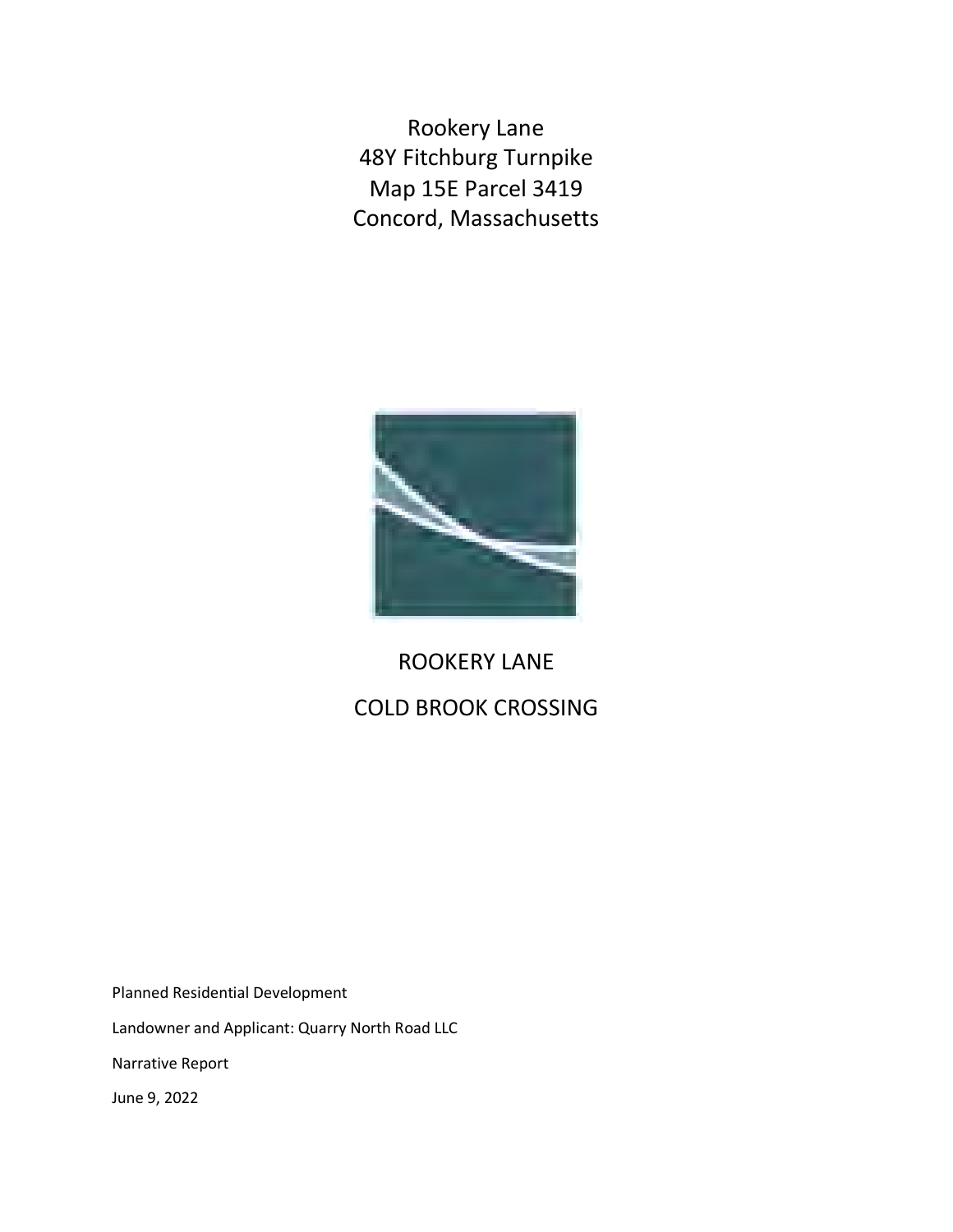## Narrative Report

# Rookery Lane

## Contents

| Special Permit - Concord Zoning Board of Appeals Planned Residential Development 12 |
|-------------------------------------------------------------------------------------|
|                                                                                     |
|                                                                                     |
|                                                                                     |
|                                                                                     |
|                                                                                     |
|                                                                                     |
|                                                                                     |
|                                                                                     |
|                                                                                     |
|                                                                                     |
|                                                                                     |
|                                                                                     |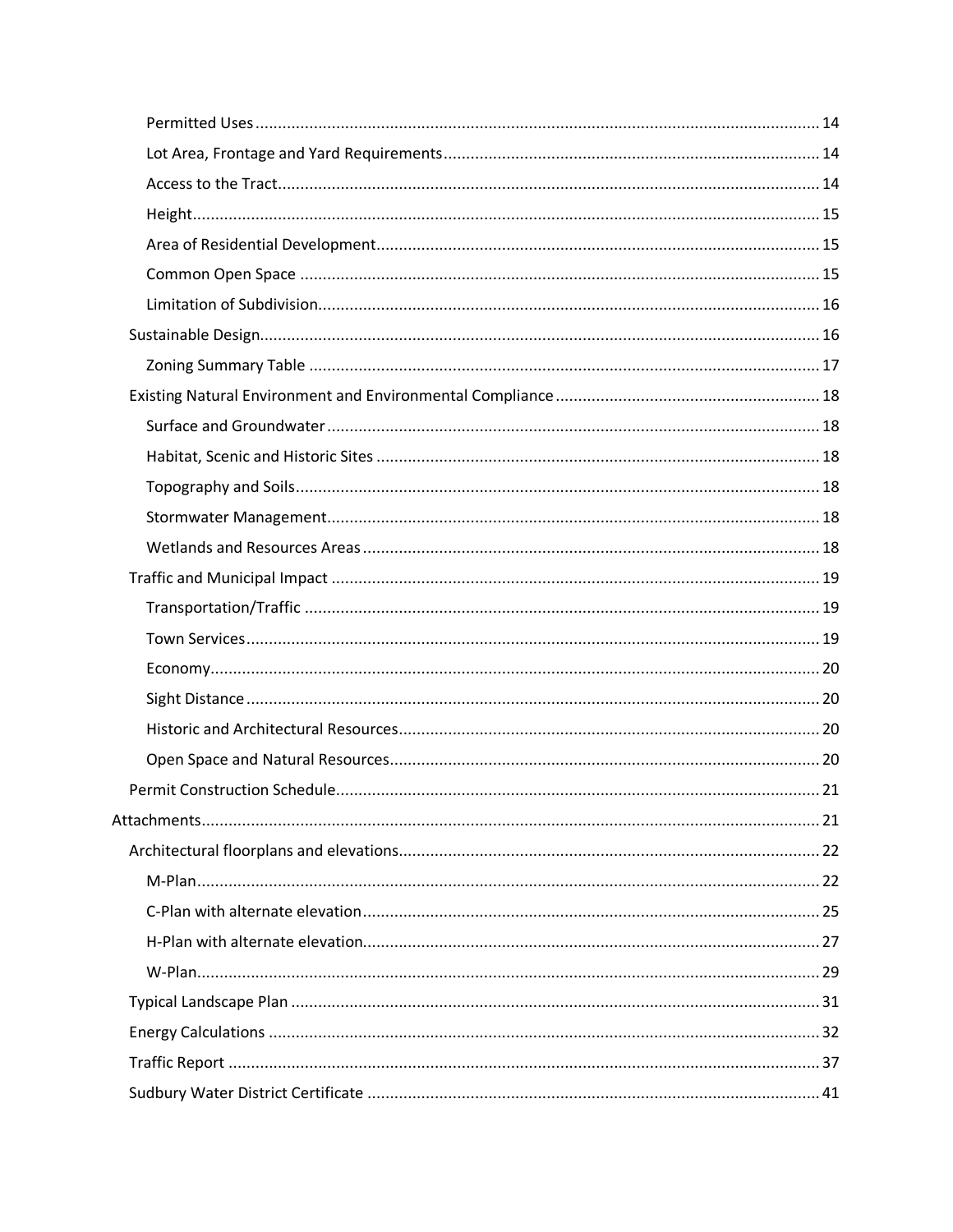### <span id="page-3-0"></span>Introduction

Quarry North Road LLC purchased the Melone gravel mine from the Town of Sudbury. Sixteen- and onehalf acres of the former gravel mine lies within the Town of Concord of that, approximately eight acres has been mined and stripped of all vegetation. Quarry North Road proposes to turn the barren land into four single family homes and one two family duplex home and restore and revegetate the disturbed land. The remaining land would be placed into open space. The following is an aerial image of the former gravel mine.

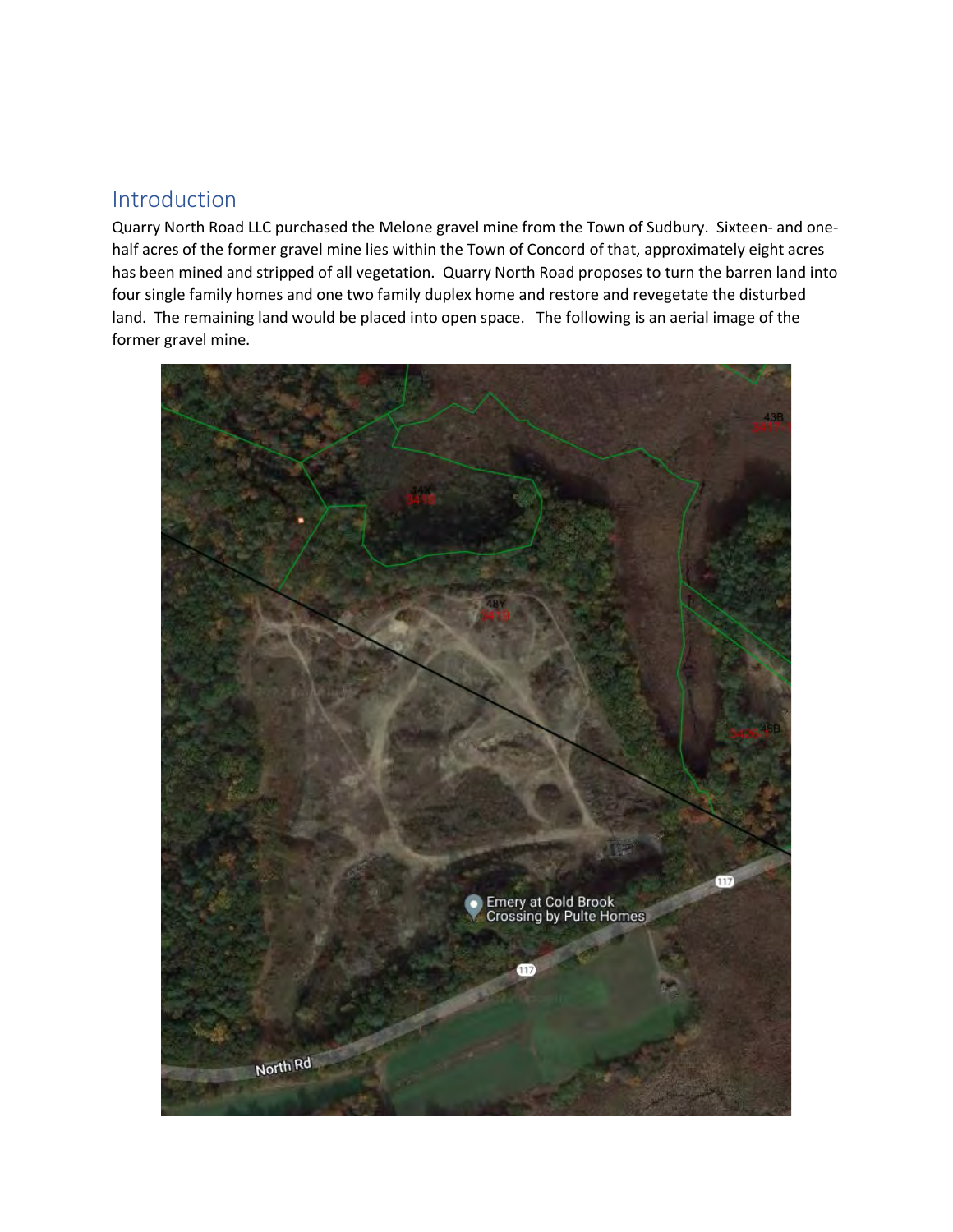The restoration of this property will require the following site and infrastructure work.

- Extending Concord Municipal Light and Power lines from the Town line to the property
- Earthwork regrading
- Stormwater management system
- Six private septic fields
- Building Rookery Lane
- Revegetating the barren land

We are committed to enhancing this land to provide a mix of single family and attached housing in a redeveloped bucolic setting. The two-family building (M-Plan) will consist of two four-bedroom homes, each with basement and a two-car attached garage. The floorplan has 1,140 square feet on the first floor 1,390 square feet on the second floor, and provides a floorplan option to add 190 square feet.

We will offer four detached single family floor plans, each with a basement. All detached plan's footprint will fit with of each building envelop. The plans are summarized in the table below.

| <b>Floor Plan</b> | <b>First Floor</b> | <b>Second Floor</b> | Opt. Rooms | <b>Bedrooms</b> | Garage |
|-------------------|--------------------|---------------------|------------|-----------------|--------|
| M-Plan duplex     | 1.140              | 1,390               | 190        | Four            | 2 car  |
| C-Plan            | 2,010              | 1,860               | 600        | Four            | 3 car  |
| H-Plan            | 2,030              | 2,000               | 300        | Four            | 3 car  |
| K-Plan            | 2,180              | 1,850               | 240        | Four            | 3 car  |
| W-Plan            | 2,100              | 1,880               | 670        | Four            | 3 car  |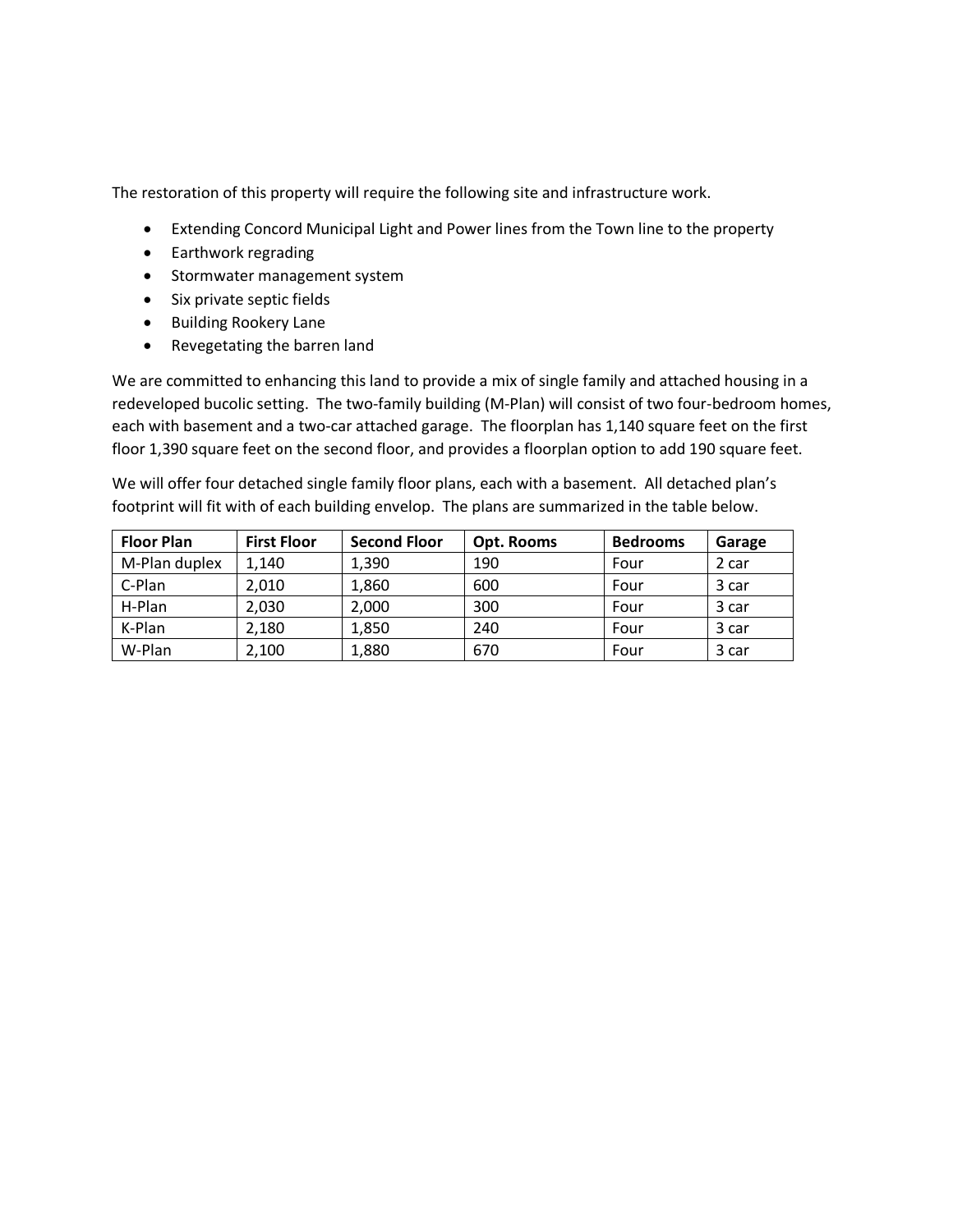### <span id="page-5-0"></span>Locus

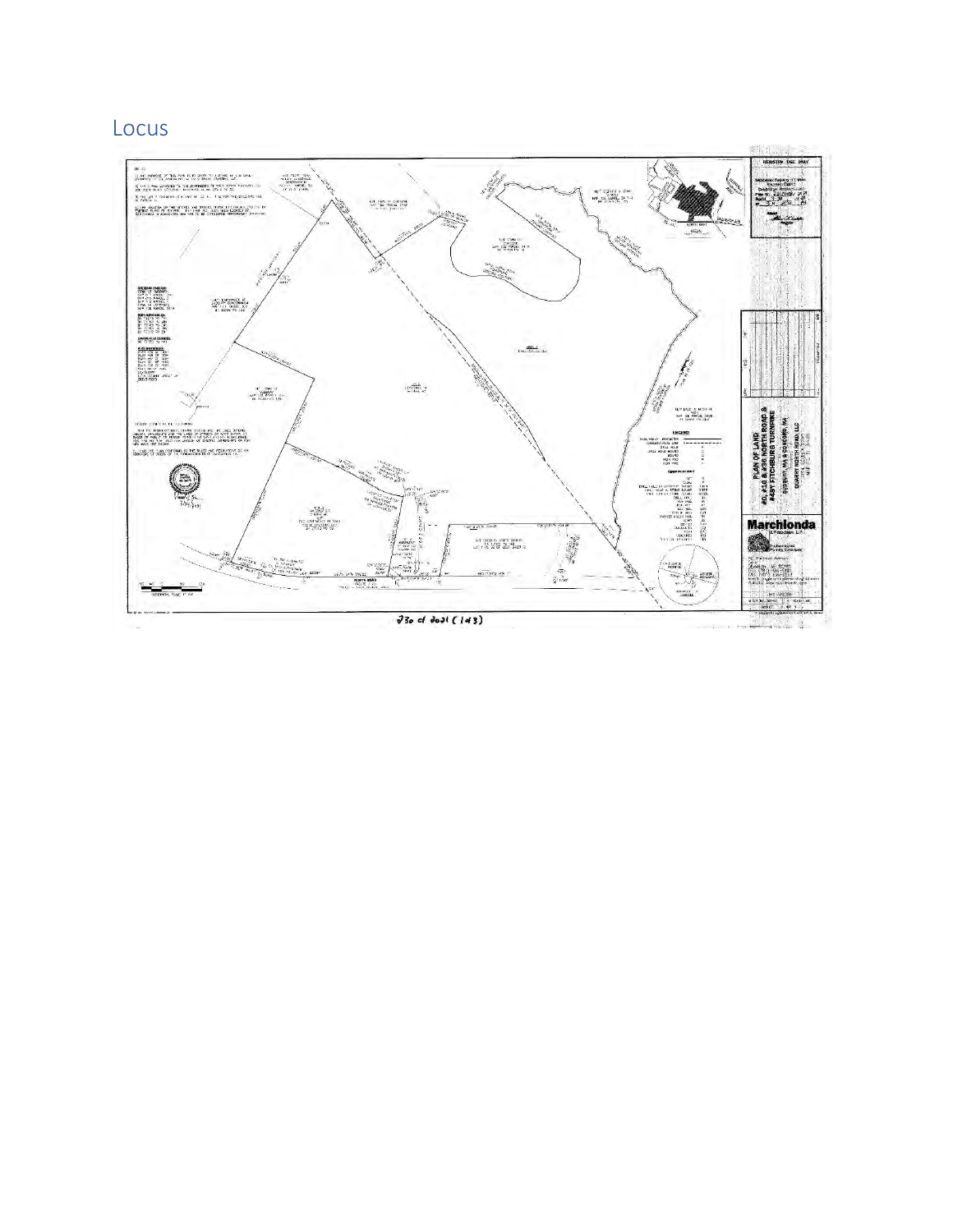## <span id="page-6-0"></span>Project Team

| Property Owner          | Quarry North Road LLC                        |  |  |  |  |
|-------------------------|----------------------------------------------|--|--|--|--|
|                         | Chris Claussen, Managing Member              |  |  |  |  |
|                         | Chris Kennedy                                |  |  |  |  |
|                         | Joseph Hakim                                 |  |  |  |  |
|                         |                                              |  |  |  |  |
| Applicant               | <b>Quarry North Road LLC</b>                 |  |  |  |  |
|                         |                                              |  |  |  |  |
| Civil Engineer          | Civil Design Group, Matthew Leidner, PE      |  |  |  |  |
|                         |                                              |  |  |  |  |
| Wastewater              | Provencher Engineering, Don Provencher, PE   |  |  |  |  |
|                         |                                              |  |  |  |  |
| Ecologist               | LEC Environmental Consultants, Richard Kirby |  |  |  |  |
| <b>Traffic Engineer</b> | MDM Transportation, Robert Michaud, PE       |  |  |  |  |
|                         |                                              |  |  |  |  |
| Architect               | JMA Architects, Jeanne Allen, AIA            |  |  |  |  |
|                         |                                              |  |  |  |  |
| Attorney                | William Henchy, Esquire                      |  |  |  |  |
|                         |                                              |  |  |  |  |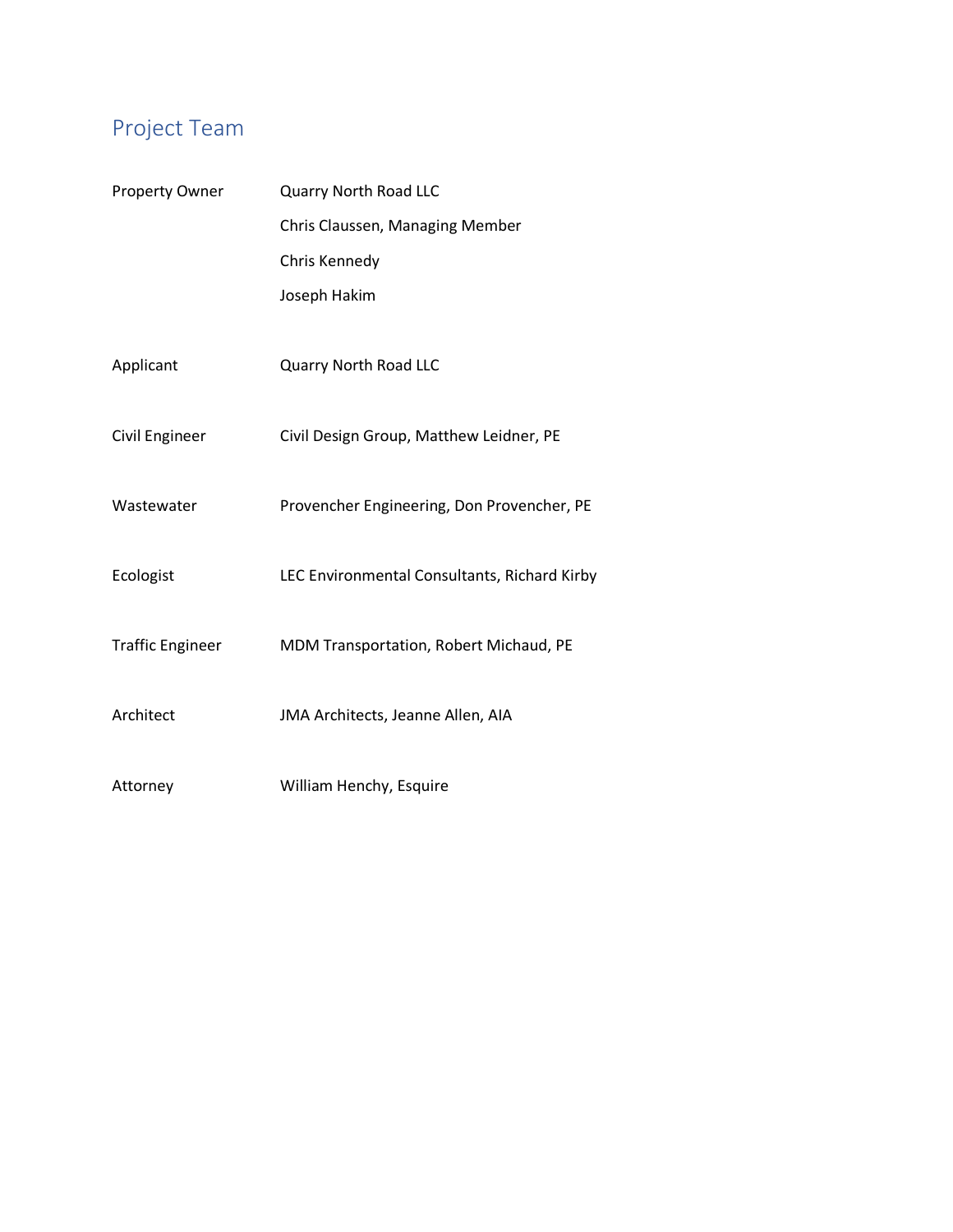### <span id="page-7-0"></span>Location

Rookery Lane will be located at 48Y Fitchburg Turnpike. The site consists of 16.5 acres of the former Melone gravel mine that was owned previously by the Town of Sudbury. Approximately 8 acres has been clear cut of most trees and mined.

### <span id="page-7-1"></span>Summary of Proposal

Rookery Lane will be a restoration of a former gravel mine. Most of the trees have been clear cut within the portion of the site that is proposed to be developed. Revegetation of the property will help to repopulate lost trees and support the ecology. The portion of the land that was not mined will be placed into open space with association restrictions. The homes will be designed for environmentally conscious individuals and families. We have proposed four single family homes and one two family duplex. The property and homes will be governed by a condominium association with an exclusive use area designated for each home. Each of the single-family homes will have a three-car garage and each of the duplex homes will have a two-car garage. Each home will be wired for an electric car charging station. There is a mix of house floorplans and elevations available.

Smart Growth designs have been incorporated into the home designs, which include solar ready, electric vehicle charging, energy star appliances, and energy efficient building designs. Energy saving features include:

- Solar ready roofs
- Low or no VOC paint, sealants, and adhesives
- High efficiency HVAC systems
- Building insulation
- Energy star rated appliances

The project will use low impact development to maintain the integrity of the natural surroundings and manage storm water on-site.

#### <span id="page-7-2"></span>Stormwater Management

The stormwater management system incorporates Low Impact Development (LID) design methods, which includes focusing the proposed development within previously-disturbed areas of the site, minimizing impervious surfaces, substantial infiltration systems, water quality units, and bioretention. The stormwater management system will control runoff to maintain the existing hydrologic conditions and provide water quality treatment. Attached is a detailed stormwater management report prepared by Civil Design Group.

The stormwater management system is designed to meet or exceed the Massachusetts Stormwater Management Regulations and the Town of Concord Zoning Bylaws.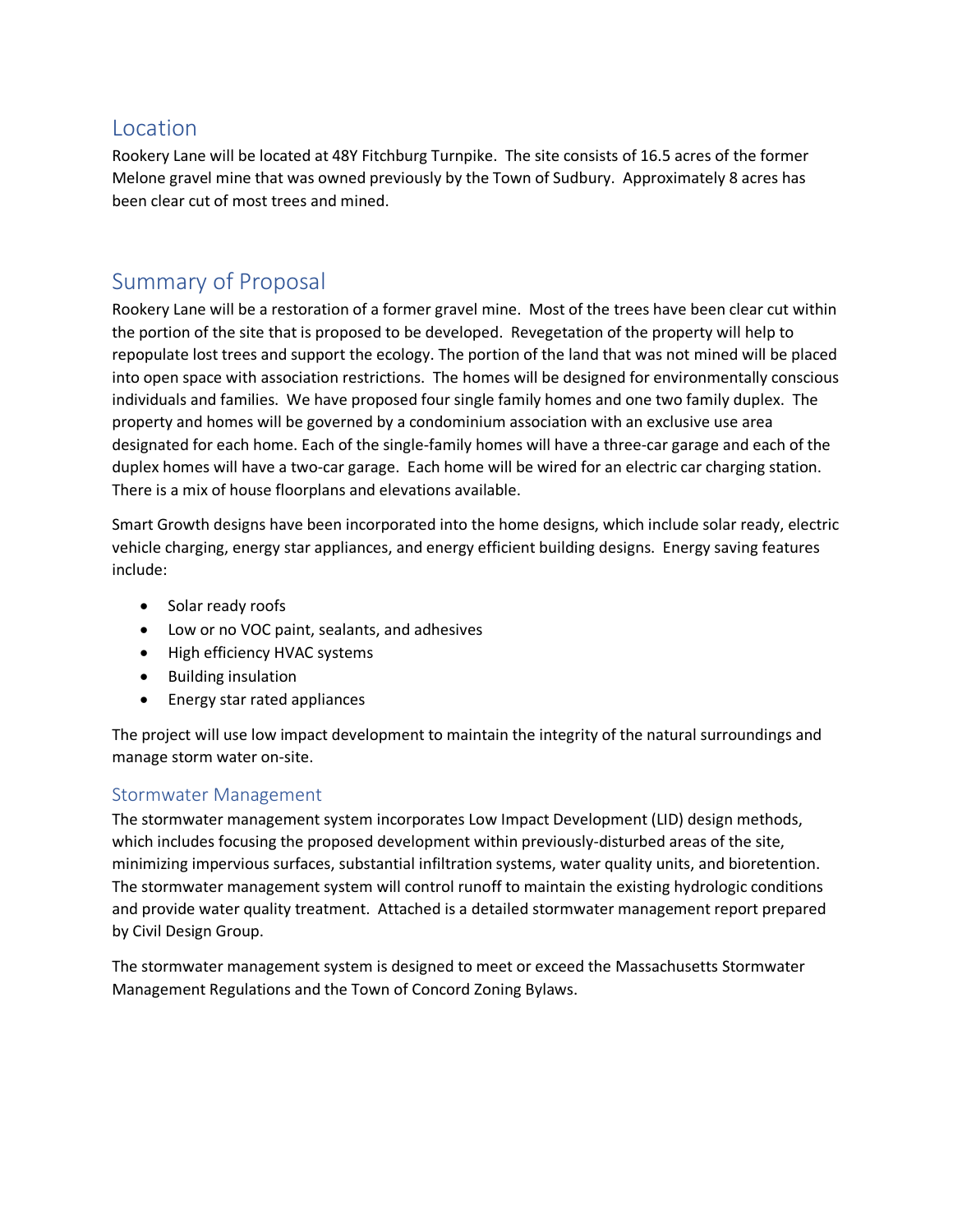#### <span id="page-8-0"></span>Environmental Resource Area

Wetlands on site have been delineated by LEC Environmental Consultants. No construction activity is proposed within jurisdictional resource areas. Offsite an Order of Conditions will be needed from the Concord Natural Resources Commission and the Sudbury Conservation Commission to extend Concord Municipal Light and Power into the property.

No work is proposed within the flood plain or resource areas, and work within the wetland buffers has been kept to a minimum.

The site plans and condominium documents will establish a minimum of 25 feet around all wetlands within which no alteration may take place.

#### <span id="page-8-1"></span>Site Access and Parking

The site has frontage on Fitchburg Turnpike, and staff and Town Counsel have confirmed that the site qualifies for consideration under the section 10.2.6 of the Zoning By-law.

Access to Rookery Lane will be from Fitchburg Turnpike (North Road/Route 117) to Cold Brook Drive. Cold Brook Drive is just west of the Concord / Sudbury town line and extends north connecting to Rookery Lane. All drives are designed to support the Concord and Sudbury fire department vehicles.

Each single-family home will have an attached three car garage and parking on their driveway to accommodate two additional vehicles. Each two-family home will have a two car attached garage and parking on their driveway to accommodate two additional vehicles.

Rookery Lane provides two access points creating a loop for access.

No streetlights are proposed.

#### <span id="page-8-2"></span>Traffic Generation

A net gain of 58 vehicle trips per day based on conventional six single family housing types is forecasted. See the traffic memorandum from MDM Transportation

#### <span id="page-8-3"></span>Landscaping

New trees, bushes and turf will be installed as most of the proposed development site was clear cut. Additional planting areas will provide gardens, stormwater storage (bioretention) pollinator habitat and screening for the residents. Existing trees are proposed to be preserved whenever feasible. The following image shows the proposed dwellings superimposed over an aerial image. Trees may be removed at home #1 and home #2, at the bioretention area and areas that will need to be graded so stormwater flows into the bioretention area. The bioretention and graded areas will be replanted with a variety of native trees and shrubs.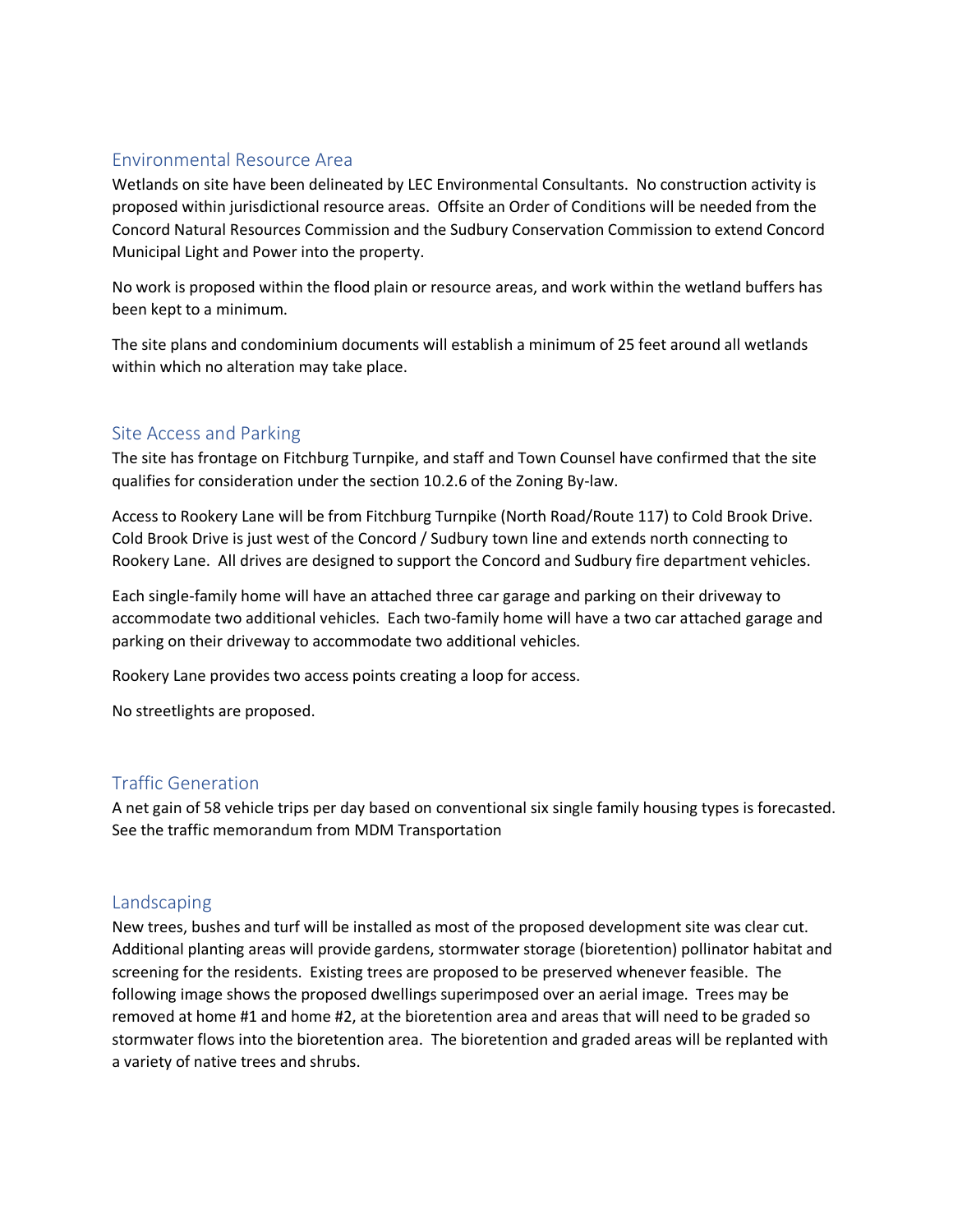

### <span id="page-9-0"></span>Cut/Fill Analysis

Restoring a former gravel mine will require grading. The finished site has been designed to promote proper drainage and circulation in conjunction with the building of Rookery Lane and the PRD dwellings. The following table represents the cut and fill calculations. Excess fill will be placed within the lot.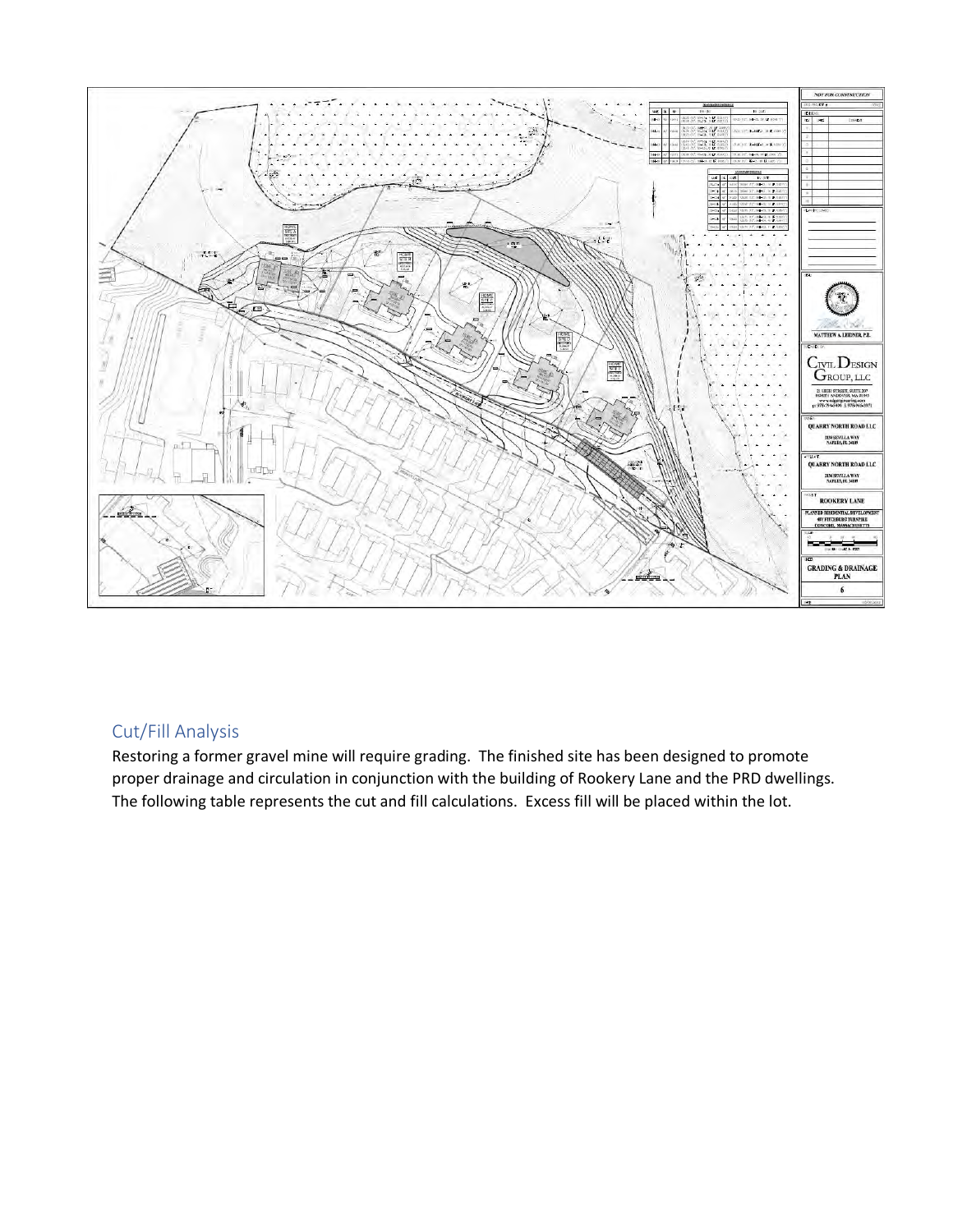#### CIVIL DESIGN GROUP, LLC RNOINERRING, LAND USE, PLANNING, PRRMITTING

 $\begin{array}{l} 31 \ \mathrm{Hg} \bar{b} \ \mathrm{Stab} \geq 34 \times 377 \\ \mathrm{both} \ \mathrm{And} \ \mathrm{see} \ \mathrm{In} \ 345 \\ \mathrm{see} \ \mathrm{the} \ \mathrm{see} \ \mathrm{the} \ \mathrm{con} \ \mathrm{the} \ \mathrm{con} \ \end{array}$ 

 $\label{eq:1} \begin{minipage}[c]{0.9\linewidth} \textbf{Project Name:} \textbf{RowKey Large} \textbf{Large:} \\ \textbf{Project Location:} \textbf{48Y Fitchburg Tumpike, Concord, MA} \end{minipage}$ 

Site Plan as of 04/26/2022

L

#### CUT AND FILL CALCULATIONS ADJ.<br>FILL  $_{\rm (CY)}^{\rm FILL}$ **COMPACTION**  $\begin{array}{c|c} \text{SWELL} & \text{ADL CLT} \\ \hline \% & \text{(CY)} \end{array}$ L C3D SURFACE TO SURFACE CUT (CY) NET  $(\mathcal{C} Y)$ NOTES & ASSUMPTIONS (CY) **Existing Surface Elevations vs. Proposed** 30,788 36,321 37,183 962 sed 20% swell and 85% compaction from CBC Sudbury  $85%$ 30,986 120% **Finished Grade**<br>**EXISTING SUBTOTAL**  $-962$  $_{\rm{CT}}$ **II. EXISTING LAND COMPONENTS** issume no topsoil to be stripped **Topsoil Stripping**  $85%$  $\eta$  $\alpha$ 120% **Existing Foundation to be F**<br>EXISTING SUBTOTAL to be Filled 85%  $\sigma$ 120% existing foundations to be filled **FILL** III. PROPOSED LAND COMPONENTS ne single-family home @2300 SF foundation footprint each, assum-**Proposed Foundations / In Ground**  $18a$ 481  $100\%$  $-681$  $\mathbf{u}$  $120%$  $\alpha$ For single-ranny nonte question of routination resignations of depth across footprint, assume in all full<br>Two single-randy homes @2300 SF foundation footprint each,<br>assume 6' depth across footprint, assume in all full Proposed Foundations - Daylight  $-1,022$  $100\%$  $-1,022$  $\bar{0}$  .  $120%$  $\alpha$  $.1/122$ Proposed Foundations - Walkout  $-341$ Tixtelli.  $341$ 356 120%  $427$  $-767$ **Standard Pavement**  $-854$ 100%  $$54$ 120%  $\mathcal{Q}$  $-854$ 17,291 SF, 16" section, assume all in a fill **Porous Pavement**  $100%$  $\overline{\mathbf{Q}}$ 120% lo perous pavement in Concord as of date of this shee  $\,$   $\,$ **Proposed Sidewalk Section** o 100%  $0$ 120%  $\alpha$ ssume no sidewalks **Proposed Driveway Section**<br>Subsurface Detention  $-311$ ince<sub>o</sub>  $-311$ 120% ið.  $311$ 8407 SF, 12" section, assume all in a fill 588 SF at 7 height; assume half in cut and half in fill 558  $46$  $100$  $-46.$ **Detention Basin Berm**  $85%$  $\Omega$ 120%  $one$ ssume six systems each with 2000 SF footprint and 12\* hed, all in  $444$  $444$ Leach Field 100%  $\bar{u}$ 120%  $\mathbf{0}$  $-444$ Drainage piping  $-750$ 100%  $-750$ 120% stimate **Sewer piping**  $-100$ 100%  $-100$ 120%  $\alpha$ dimate Water piping  $-750$  $|00\rangle$  $120\%$  $-750$ 791  $\Lambda$  saume $4^{\rm A}$  over  $\left. 4+\right\rangle$  acres [landscaped area; all in fill CUT  $-2,151$ Loam/seed<br>PROPOSED SUBTOTAL  $2,151$ 100% 120%  $8.855$  $-9,817$ **NET VOLUME** EST. NET CUT (CY)

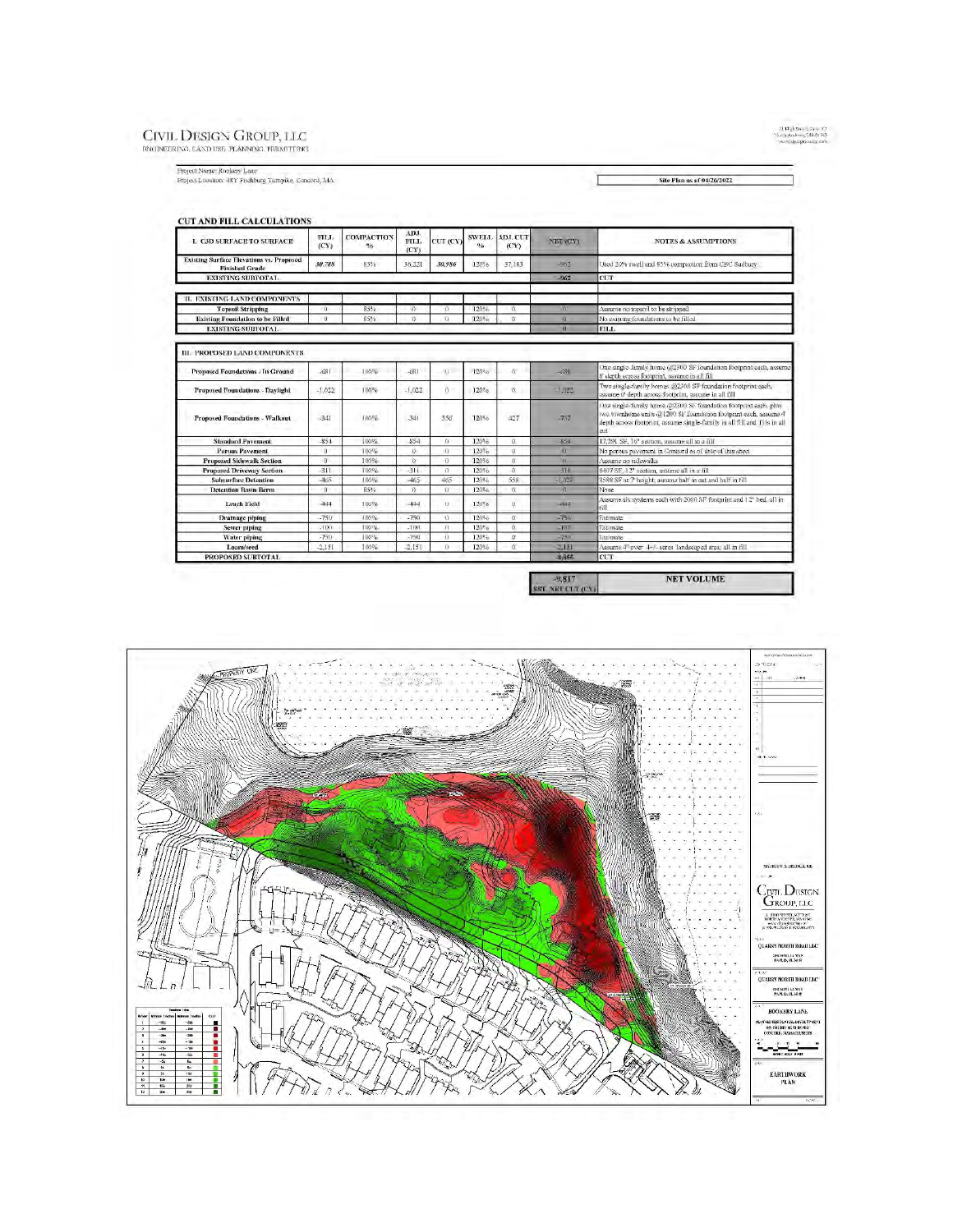### <span id="page-11-0"></span>Permits / Review Required

#### <span id="page-11-1"></span>Concord Planning Board Review

Pursuant to Section 10.4.2 of the Zoning bylaw, the Concord Planning Board must review the proposed Planned Residential Development and make recommendations to the Board of Appeals as set forth in Section 10.4.1 through 10.4.6

#### <span id="page-11-2"></span>Natural Resource Commission Review

Pursuant to Section 10.4.3 of the Zoning bylaw, the Natural Resources Commission must review the proposed Planned Residential Development and report its recommendations to the Board of Appeals as set forth in Sections 10.4.3.1 through 10.4.3.3

#### <span id="page-11-3"></span>Special Permit – Concord Zoning Board of Appeals Planned Residential Development

The Zoning Board of Appeals has the authority to review the site plan for approval of a Special Permit for the Planned Residential Development as specified in Section 10.4.4 of the Zoning bylaw.

### <span id="page-11-4"></span>National Pollution Discharge Elimination System (NPDES)

This is a general permit issued by the Federal Environmental Protection Agency (EPA). It is required for construction sites which alter more than one acre of land. A Notice of Intent will be filed with the EPA to obtain coverage under this permit. A stormwater pollution prevention plan (SWPPP) will be prepared as part of this process. When implemented a copy of the plan will be available on site.

### <span id="page-11-5"></span>ORAD / RDA Concord Natural Resources Commission

An application for either or both an Order of Resource Area Determination or a Request for Determination of Applicability for work to be done within the 100' buffer zone and to establish the delineations of wetlands present on the site.

#### <span id="page-11-6"></span>Notice of Intent (WPA Form 4) Concord Natural Resources Commission

An application for a Notice of Intent will be filed with the Concord Natural Resources Commission to bring Concord Municipal Light and Power into the property. The subject area is adjacent to Fitchburg Turnpike at the Concord Town line along Fitchburg Turnpike.

#### <span id="page-11-7"></span>Notice of Intent (WPA Form 4) Sudbury Conservation Commission

An application for a Notice of Intent will be filed with the Sudbury Conservation Commission to bring Concord Municipal Light and Power into the property. The subject area is adjacent to Fitchburg Turnpike at the Concord Town line along Fitchburg Turnpike.

#### <span id="page-11-8"></span>Trench Permits

A trench permit application will be filed with the Concord and Sudbury Public Works to install the Concord Municipal Light and Power conduit along the layout of Fitchburg Turnpike / North Road.

### <span id="page-11-9"></span>Septic System Permits

Six septic system permit applications will be filed with the Concord Board of Health.

Witnessed soil evaluations have been completed for the six septic fields. Reports are on file with the Concord Board of Health.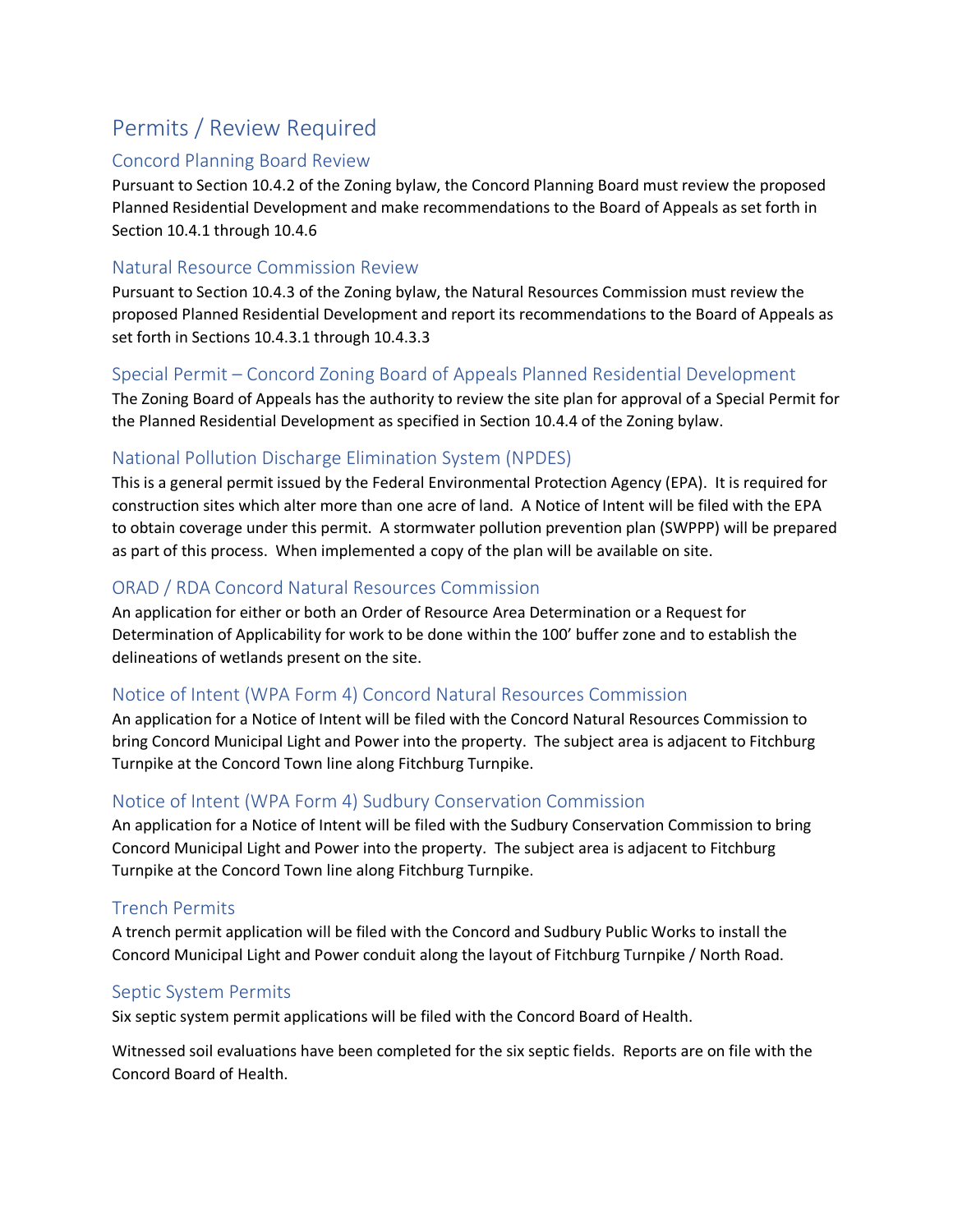### <span id="page-12-0"></span>Existing and Proposed Conditions

#### <span id="page-12-1"></span>Existing

The property is located at 48Y Fitchburg Turnpike and includes approximately 16.5 acres of land within the Town of Concord. The property was previously owned by the Town of Sudbury which operated a gravel mine for many years. The site soils have excellent drainage profiles. Groundwater is 20+ feet below existing grade. Vegetation was removed from the mining operations for approximately 50% of the property. Wetlands exist on the northern portion of the property. No construction will affect these wetlands and a "no touch" buffer will be created and preserved in perpetuity within these wetlands and within 25 feet of the wetlands boundary, as determined by the Concord Natural Resources Commission.

#### <span id="page-12-2"></span>Zoning and Dimensional Requirements

Section 10 of the Concord Zoning Bylaws allows Planned Residential Developments (PRD), which enable alternative residential projects to be authorized by a Special Permit from the Zoning Board of Appeals.

The following PRD standards are outlined below.

#### <span id="page-12-3"></span>Minimum tract size

Not less than four times the minimum allowable tract area of the zoning district. The minimum tract size for Residence AA is 80,000 square feet. The total area of the PRD tract (I.e. the portion of the site that is in Concord) is 696,867 square feet, which exceeds the minimum required sized by 376,867 square feet (8.44 acres over the minimum size).

#### <span id="page-12-4"></span>Maximum density

Maximum density cannot exceed two times the maximum permissible base density of Residence AA zoning. Base density is 6.1 units – see below calculation. The proposed PRD density is 6 units.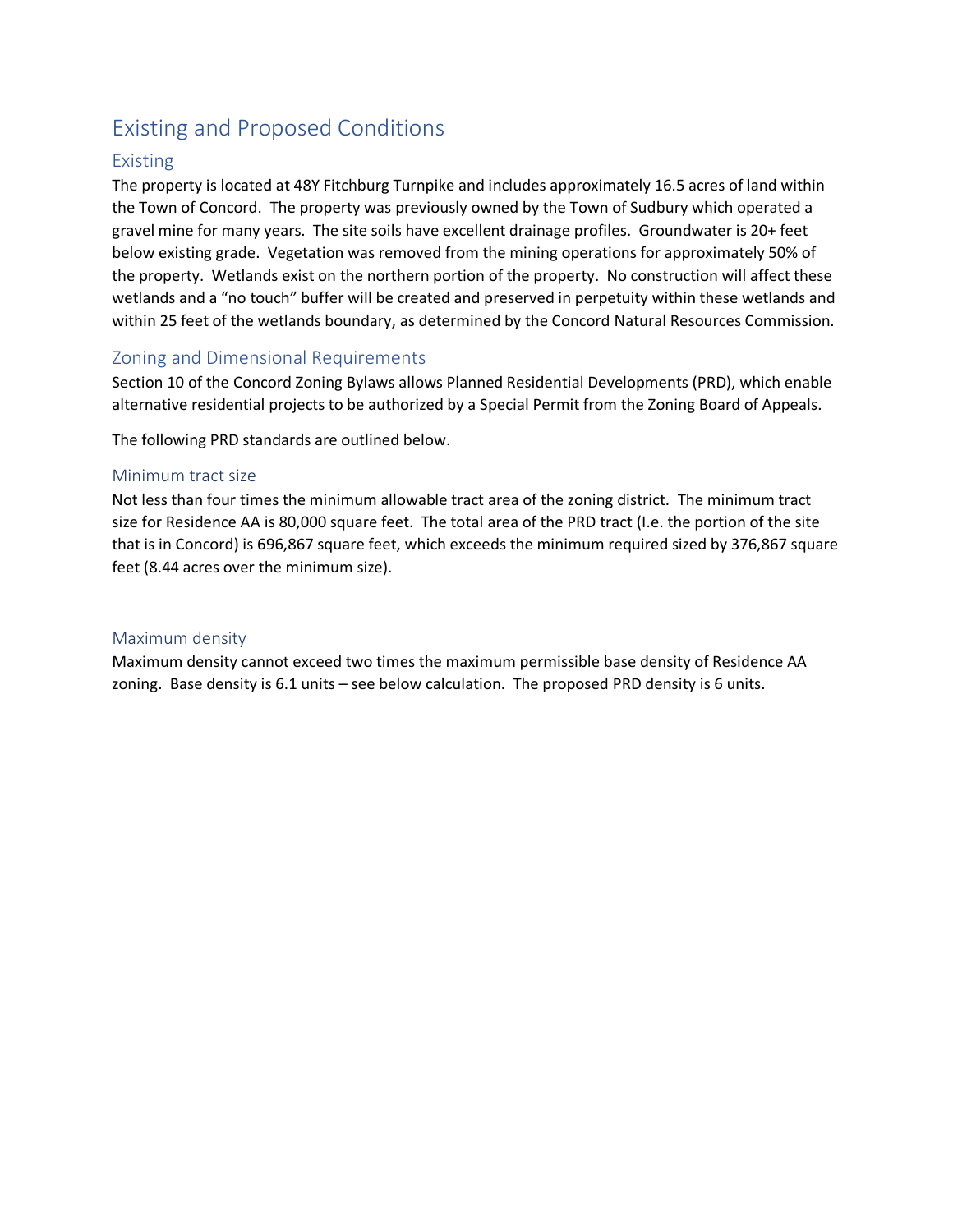## PRD DENSITY SUMMARY

| ZONING SECTION 10.2.2.1: "THE NUMBER OF DWELLING UNITS OBTAINED BY DIVIDING THE SUM OF (1) THE AREA OF<br>THE TRACT EXCLUSIVE OF LAND SITUATED WITHIN THE FLOOD PLAIN CONSERVANCY DISTRICTS OR FEDERAL, STATE OR<br>LOCAL REGULATED WETLANDS, AND (2) TWENTY-FIVE PERCENT (25%) OF THE AREA OF LAND SITUATED WITHIN THE<br>FLOOD PLAIN CONSERVANCY DISTRICTS OR FEDERAL, STATE OR LOCAL REGULATED WETLANDS BY THE MINIMUM LOT<br>SIZE PERMITTED IN THE ZONING DISTRICT(S) WITHIN WHICH THE TRACT IS LOCATED." |                                                                   |  |  |  |  |
|---------------------------------------------------------------------------------------------------------------------------------------------------------------------------------------------------------------------------------------------------------------------------------------------------------------------------------------------------------------------------------------------------------------------------------------------------------------------------------------------------------------|-------------------------------------------------------------------|--|--|--|--|
| TOTAL AREA OF THE PRD TRACT                                                                                                                                                                                                                                                                                                                                                                                                                                                                                   | 696,867± SQUARE FEET                                              |  |  |  |  |
| AREA EXCLUSIVE OF LAND SITUATED<br>WITHIN THE FLOOD PLAIN<br>CONSERVANCY DISTRICTS OR<br>FEDERAL, STATE OR LOCAL<br>REGULATED WETLANDS                                                                                                                                                                                                                                                                                                                                                                        | 419.510± SQUARE FEET                                              |  |  |  |  |
| AREA SITUATED WITHIN WITHIN THE<br>FLOOD PLAIN CONSERVANCY<br>DISTRICTS OR FEDERAL, STATE OR<br>LOCAL REGULATED WETLANDS                                                                                                                                                                                                                                                                                                                                                                                      | 277,357± SQUARE FEET                                              |  |  |  |  |
| MINIMUM LOT SIZE PERMITTED IN<br>THE ZONING DISTRICT(S) WITHIN<br>WHICH THE TRACT IS LOCATED<br>(RESIDENCE AA)                                                                                                                                                                                                                                                                                                                                                                                                | 80,000 SQUARE FEET                                                |  |  |  |  |
| <b>BASIC DENSITY</b>                                                                                                                                                                                                                                                                                                                                                                                                                                                                                          | 6 DWFLLINGS<br>$[419,510 + (0.25 \times 277,357)] / 80,000 = 6.1$ |  |  |  |  |

#### <span id="page-13-0"></span>Diversity of Dwelling Units

Rookery Lane has a variety of housing types and floorplans which include a two-family duplex and four single family units. Ownership form will be a condominium with an exclusive use area for each home. Home prices will vary based on size and location. No affordable dwelling units are planned.

#### <span id="page-13-1"></span>Permitted Uses

Two family dwellings and Single family detached are permitted uses. No more than 80% of the units within a PRD shall be of the same type. Four of the six units or 66% are single family detached.

#### <span id="page-13-2"></span>Lot Area, Frontage and Yard Requirements

There shall be no minimum lot area, frontage or yard requirements within a PRD. However, no building may be erected within thirty feet of a public way or boundary line in a PRD within Residence AA. (See section 10.2.5) All of the proposed homes fall outside of the thirty foot boundary.

#### <span id="page-13-3"></span>Access to the Tract

Access shall be provided from an existing public way (Fitchburg Turnpike), through the frontage on Fitchburg Turnpike. See Section 10.2.6 of the Zoning bylaw.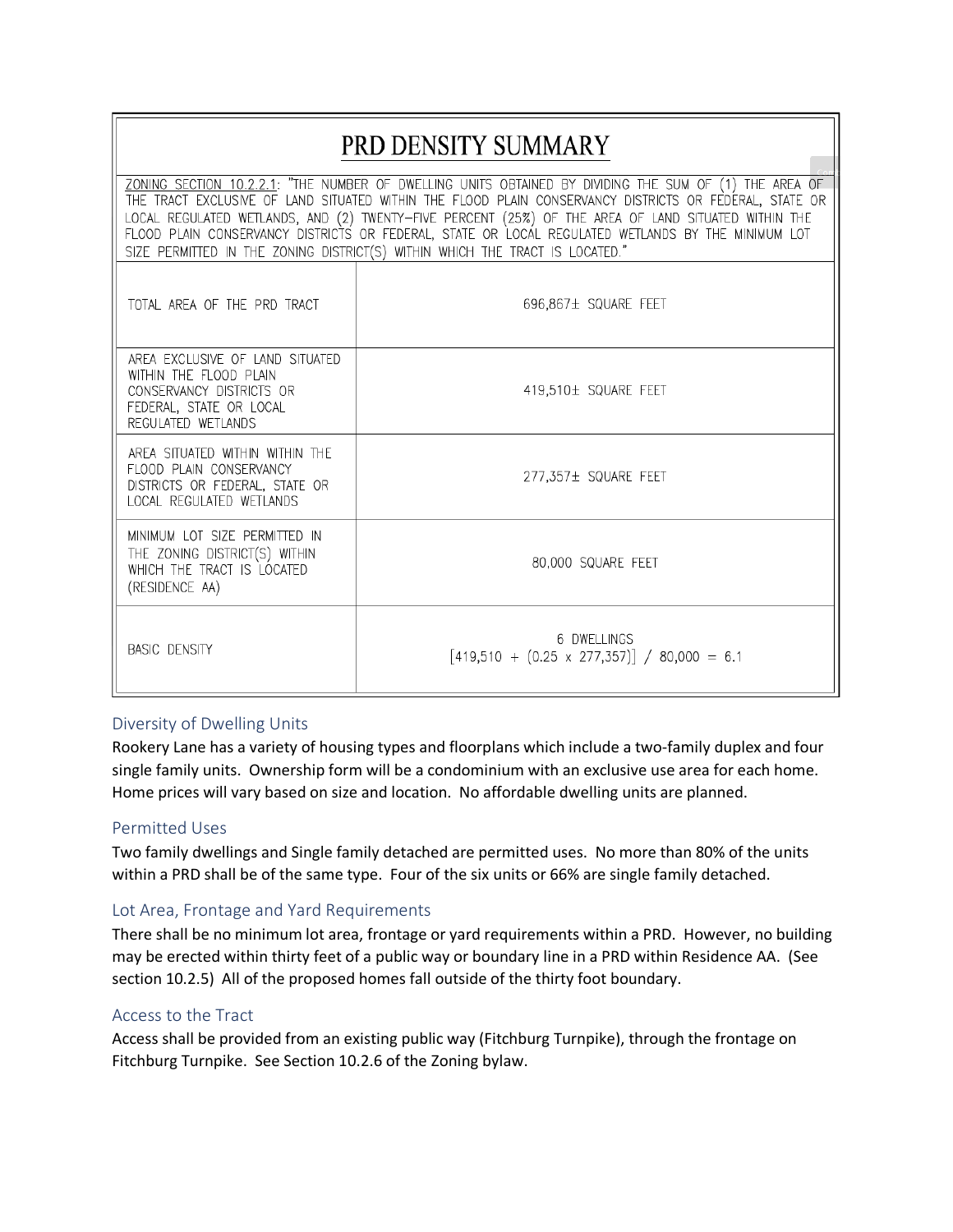#### <span id="page-14-0"></span>Height

Maximum permitted height is 35 feet. Due to the site having been previously mined it has an artificially low elevation, therefore the proposed homes will be less than 35'. However, due to the large amount of grade changes caused by the previous use of the site as a gravel pit, we are requesting relief pursuant to Section 6.2.11 from the 35 feet maximum height specified in Section 10.2.7.

Building Height measurement is taken from the existing grade (prior to any of the proposed grading) to the ridgeline of the proposed building. In our case, the existing grade is artificially low because we are working in a former gravel pit, where the natural grade has been drastically altered. As an example, in rough numbers, the existing grade at Home #4 is elevation 139 and the proposed grade is elevation 152. If the ridgeline is say 35' higher than the proposed grade, or elevation 187', then the height as measured under the definition would be 187-139 = 48' which exceeds the 35' maximum height. We are not proposing tall homes, but rather the artificially low existing grade would drive the calculation to be >35'. If it were not for the prior excavation on the site, all buildings would conform to the 35' maximum height.

Section 6.2.11 permits the Board to "grant relief from the above definition for the height of a building in the Residence AA, Residence A, Residence C and Residence B Districts provided the Board finds that a literal application of this requirement would be unreasonable because there are no reasonable alternative available and that the desired relief may be granted without substantial detriment to the neighborhood and without derogating from the intent and purpose of this Bylaw."

Due to the prior use of the site, which dramatically altered the natural existing grades (the "mean ground level" in the parlance of Section 6.2.11), application of those grades would be unreasonable in this particular instance. The goal of the application is in part to restore and beautify the site, which has been turned into a "moonscape" by the previous gravel mining practices. The applicant seeks relief under Section 6.2.11 as quoted above and looks forward to discussing this issue with staff and both the Planning Board and the Board of Appeals.

#### <span id="page-14-1"></span>Area of Residential Development

The area of development shall not exceed 50% of the total area of the PRD tract. The lot area is 696,867 square feet of which 297,456 square feet will be the residential development or only 43% of the PRD tract.

#### <span id="page-14-2"></span>Common Open Space

The area of the common open space shall equal at least 35% of the total area of the PRD tract and 50% of the common opens space must consist of upland. We are proposing 399,411 sf of common open space or 57% of the PRD tract which will include 122,088 square feet of upland, which is 50% of the minimum amount of required open space.

Per the recommendation of the Planning Department, we have included land which abuts the Bordering vegetated wetlands in the open space of homesites A, B and C.

The Open Space will be owned by the condominium association to satisfy the provision that it will remain accessible to all the occupants of the PRD. Further restrictions will be incorporated into the association documents, and we expect that the Board will require such restrictions in any approval, if the Board votes to approve this application.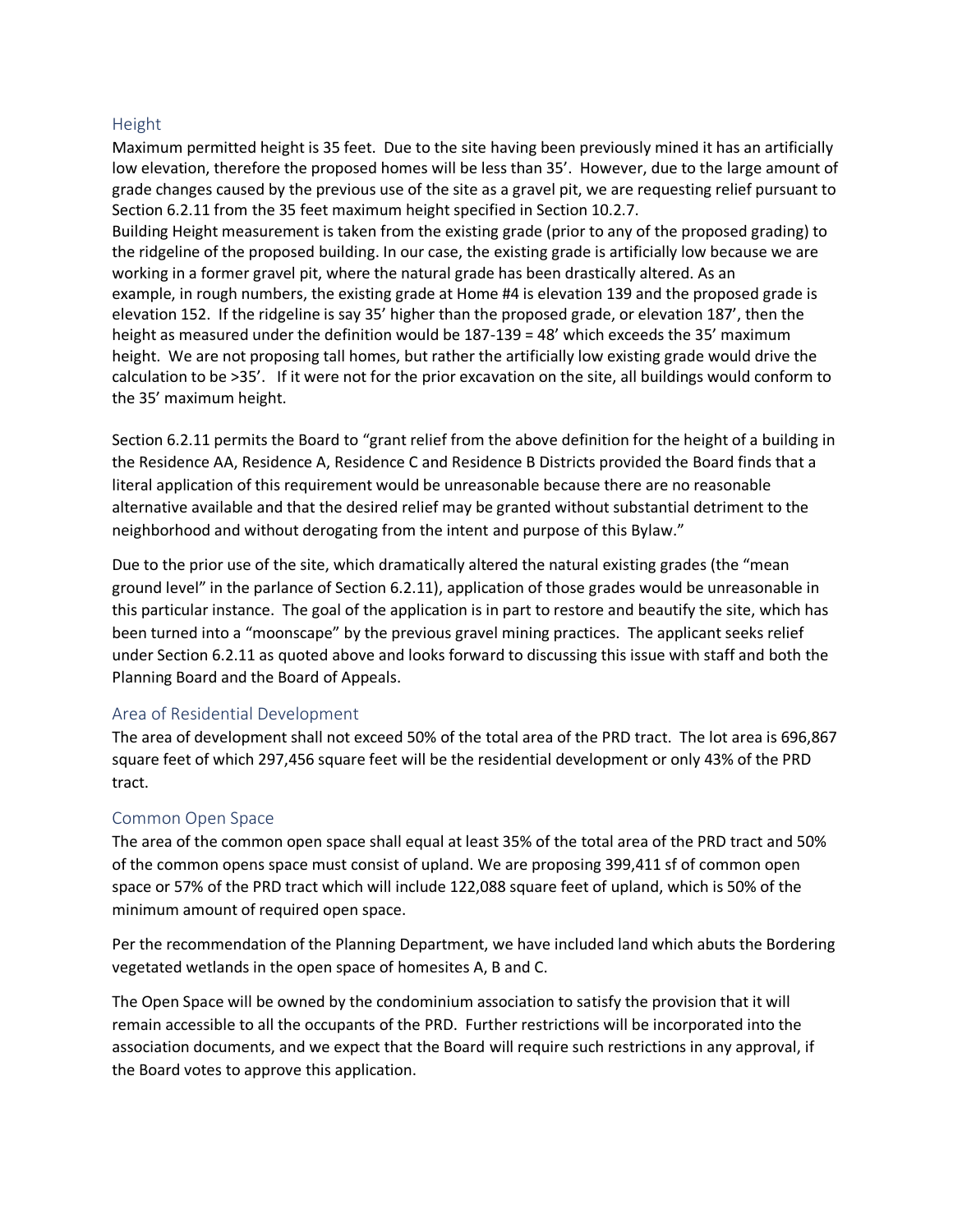#### <span id="page-15-0"></span>Limitation of Subdivision

If the proposed PRD is approved, the applicant may seek to divide the land in Concord (i.e. the area subject to the PRD) from the remaining land in Sudbury, reserving appropriate easements in order to secure access to the land in Concord from Fitchburg Turnpike for all purposes. We expect to discuss this issue with staff and the Board. There shall be no subdivision of the PRD itself, and the applicant expects that the Board will require this condition remain with appropriate conditions and plan notations. See Section 10.2.10.

#### <span id="page-15-1"></span>Sustainable Design

Low impact development design has been incorporated into the stormwater management system. More details on the stormwater management system are below and within the stormwater management report as an attachment.

Energy efficiency and clean energy usage has been incorporated into the design. We will be bringing Concord Municipal Light and Power electricity to the property to service the homes. Energy Star appliances will be used in all homes, each home will be wired for electrical vehicle charging and each home will be solar ready.

Energy efficient building design. Each home will be designed to meet or exceed the energy codes. Energy calculations have been included as an attachment.

Building Layout. Buildings have been sited to minimize the driveway length and impervious surface area. Common open space is contiguous and a large portion abuts land owned by the Town of Concord.

Ways to minimize greenhouse gas emissions. The property has been previously clear cut of vegetation and mined. The site will be fully revegetated to maximize carbon sequestration on site. Energy star appliances will be used and each home will be wired for electric vehicle charging and solar ready.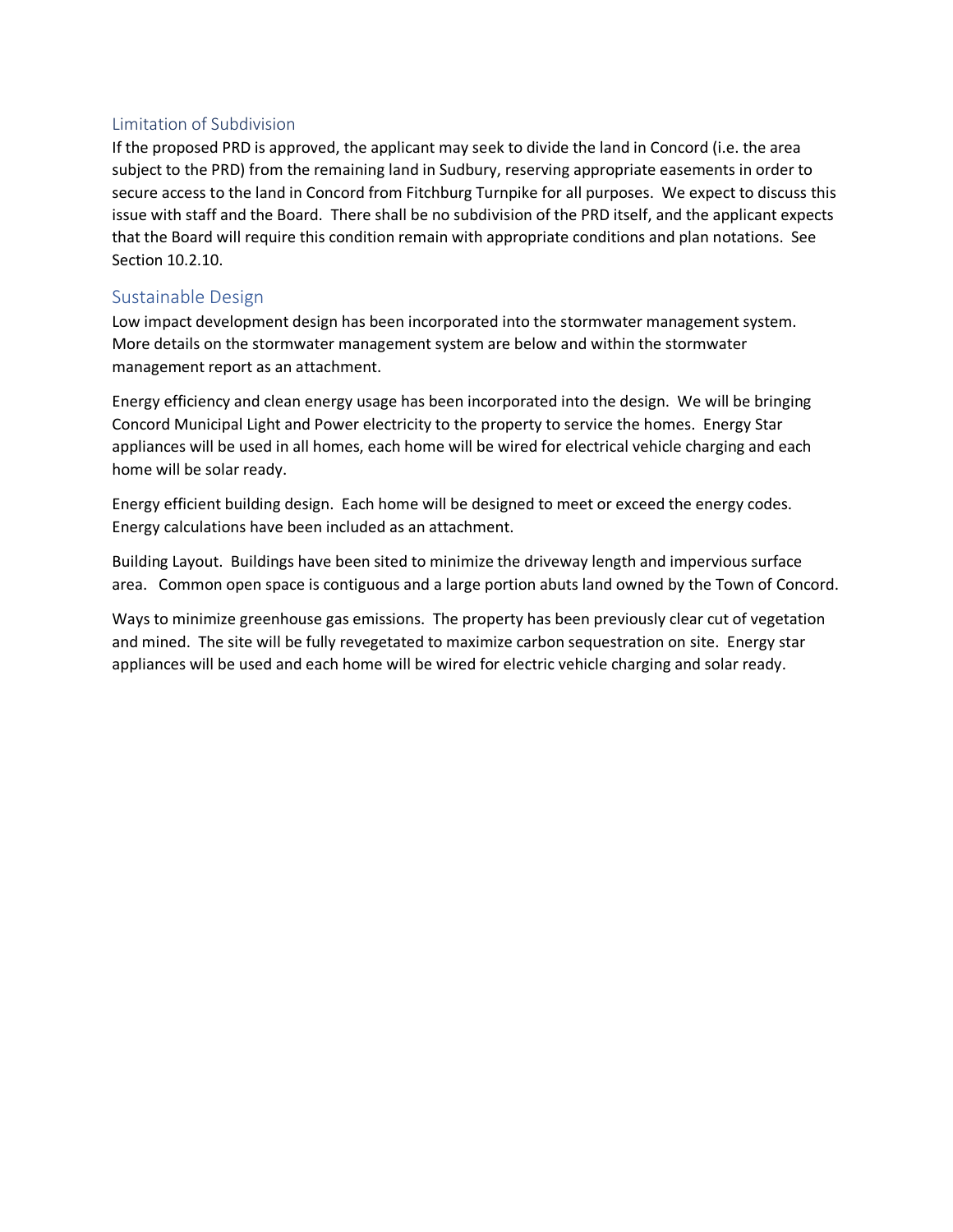### <span id="page-16-0"></span>Zoning Summary Table

Section 5.4.2 (g)

|                                                               | PRD ZONING SUMMARY                                                                                                                                                                                                    |                                                                                                                                   |  |  |
|---------------------------------------------------------------|-----------------------------------------------------------------------------------------------------------------------------------------------------------------------------------------------------------------------|-----------------------------------------------------------------------------------------------------------------------------------|--|--|
| <b>UNDERLYING ZONING</b><br>DISTRICT: OVERLAY<br>DISTRICT(S): | <b>RESIDENCE AA</b><br>FLOOD PLAIN CONSERVANCY DISTRICT (PORTION OF<br>SITE) GROUNDWATER CONSERVANCY DISTRICT<br>WETLANDS CONSERVANCY DISTRICT (PORTION OF SITE)<br>WIRELESS COMMUNICATION DISTRICT (PORTION OF SITE) |                                                                                                                                   |  |  |
|                                                               | <b>REQUIRED</b>                                                                                                                                                                                                       | <b>PROVIDED</b>                                                                                                                   |  |  |
| MAX. BASIC DENSITY:                                           | <b>6 DWELLINGS</b><br>(SEE PRD DENSITY SUMMARY TABLE)                                                                                                                                                                 | <b>6 DWELLINGS</b>                                                                                                                |  |  |
| MIN. PRD TRACT AREA                                           | 320,000 SQUARE FEET<br>$(7.3 \pm ACRES)$                                                                                                                                                                              | 696,867± SQUARE FEET<br>$(16.0 \pm \text{ACRES})$                                                                                 |  |  |
| MAX. AREA OF RESIDENTIAL<br><b>DEVELOPMENT</b>                | 50% OF PRD TRACT                                                                                                                                                                                                      | 297,456± SQUARE FEET<br>(43% OF PRD TRACT)<br>(EXCLUSIVE+COMMON RES. USE AREAS)                                                   |  |  |
| MIN. COMMON OPEN SPACE                                        | 35% OF PRD TRACT                                                                                                                                                                                                      | 399,411± SQUARE FEET<br>(57% OF PRD TRACT)<br>(COMMON OPEN SPACE USE AREA)                                                        |  |  |
| MIN. UPLAND COMMON OPEN SPACE:                                | 50% OF MIN. COMMON OPEN SPACE                                                                                                                                                                                         | 122,088± SQUARE FEET<br>(50% OF MIN. COMMON OPEN SPACE)                                                                           |  |  |
| <b>MIN. FRONTAGE:</b>                                         | NO MINIMUM                                                                                                                                                                                                            | NOT APPLICABLE                                                                                                                    |  |  |
| MIN. FRONT/SIDE/<br><b>REAR YARD SETBACKS</b>                 | NO MINIMUM                                                                                                                                                                                                            | NOT APPLICABLE                                                                                                                    |  |  |
| PRD BOUNDARY SETBACK                                          | 30 FEET                                                                                                                                                                                                               | 60± FEET                                                                                                                          |  |  |
| MAX. BUILDING HEIGHT:                                         | 35 FEET                                                                                                                                                                                                               | RELIEF REQUESTED DUE TO THE<br>DISTURBED NATURE OF THE EXISTING<br>TOPOGRAPHY RESULTING FROM PREVIOUS<br><b>MINING OPERATIONS</b> |  |  |
| MINIMUM GROSS FLOOR AREA                                      | <b>400 SQUARE FEET</b>                                                                                                                                                                                                | <b>VARIES BY UNIT</b><br>(ALL >400 SQUARE FEET)                                                                                   |  |  |
| MIN. NUMBER OF PARKING SPACES:                                | 2 SPACES PER DWELLING                                                                                                                                                                                                 | DETACHED SINGLE FAMILY: 5 SPACES/UNIT<br>(3 GARAGE + 2 SURFACE)<br>DUPLEXES: 4 SPACES/UNIT<br>$(2 \tGMMGE + 2 \tSlRFACE)$         |  |  |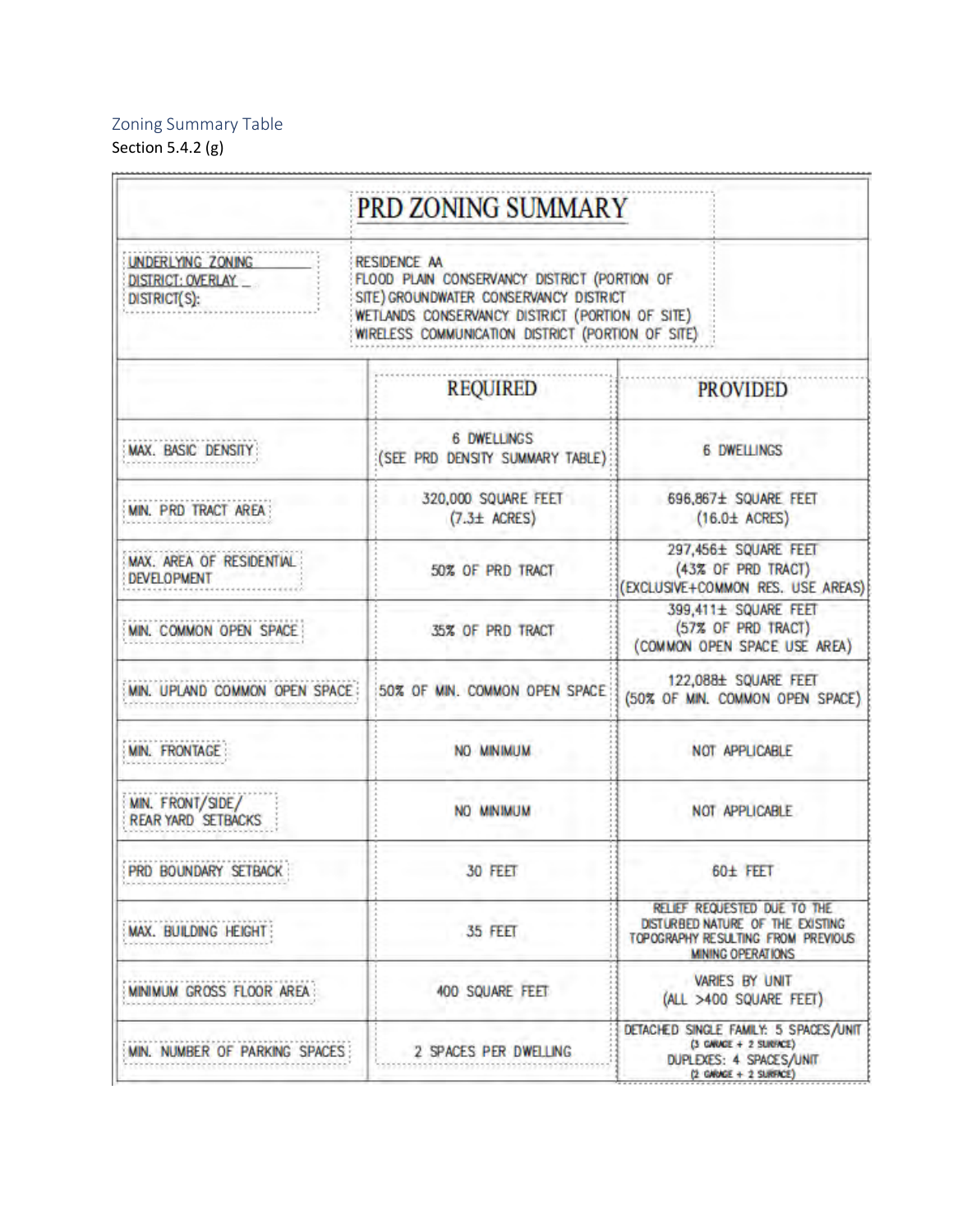### <span id="page-17-0"></span>Existing Natural Environment and Environmental Compliance

#### <span id="page-17-1"></span>Surface and Groundwater

The project has been designed so as not to impact the surface or groundwater quality. The design minimizes impervious surfaces and focuses the development within areas of the site that have been previously disturbed by mining operations. The proposed stormwater management system includes substantial infiltration systems, water quality units, and bioretention. The bottom of the stormwater system and septic systems meet the offsets to groundwater and setbacks to surface waters. The design will result in the removal of over 80% of total suspended solids (TSS) from stormwater runoff.

The septic systems have been sited to meet Title 5 and the Concord Board of Health regulations.

#### <span id="page-17-2"></span>Habitat, Scenic and Historic Sites

The homes will be located on area of a former gravel mine which was previously clear cut of most trees. The open space portion of the property includes uplands and wetland. The wetlands include a blue heron rookery which will be preserved in its natural state via covenant or restriction as required by Section 10.2.9.3.

#### <span id="page-17-3"></span>Topography and Soils

The topography in its current "mined" state will need grading to address drainage and circulation in conjunction with the building of Rookery Lane and the PRD dwellings. Once graded the topography will generally slope from west to east. The maximum grade of Rookery Lane is 5% as shown on the civil plan set.

Soil types were derived from soil evaluations performed by Provencher Engineering on February 22, 2022. The soils on the site are comprised of Hinckley Loamy Sand. Soil conditions and estimated seasonal high groundwater table were based on on-site soil evaluations performed by Provencher Engineering on February 22, 2022. Soil reports are included in the attachment section.

The soils tests have infiltration capacity to accept the stormwater infiltration and septic systems. A stormwater operation and maintenance plan has been prepared and is attached as part of the stormwater report in the attachment section.

#### <span id="page-17-4"></span>Stormwater Management

The project includes a post-construction stormwater management system designed to collect, convey, treat, infiltrate, and control stormwater discharges associated with the development in accordance with applicable state and Town of Concord requirements. The stormwater management system incorporates Low Impact Development (LID) design methods, which includes focusing the proposed development within previously-disturbed areas of the site, minimizing impervious surfaces, substantial infiltration systems, water quality units, and bioretention. The stormwater management system will control runoff to maintain the existing hydrologic conditions and provide water quality treatment. A comprehensive Stormwater Management Report and Operation & Maintenance Plan by Civil Design Group has been included with this submission.

#### <span id="page-17-5"></span>Wetlands and Resources Areas

The northern portion of the PRD site contains wetlands. All site work will be outside of the 200' riverfront area. There are no resource areas within the PRD area that are regulated wetland resource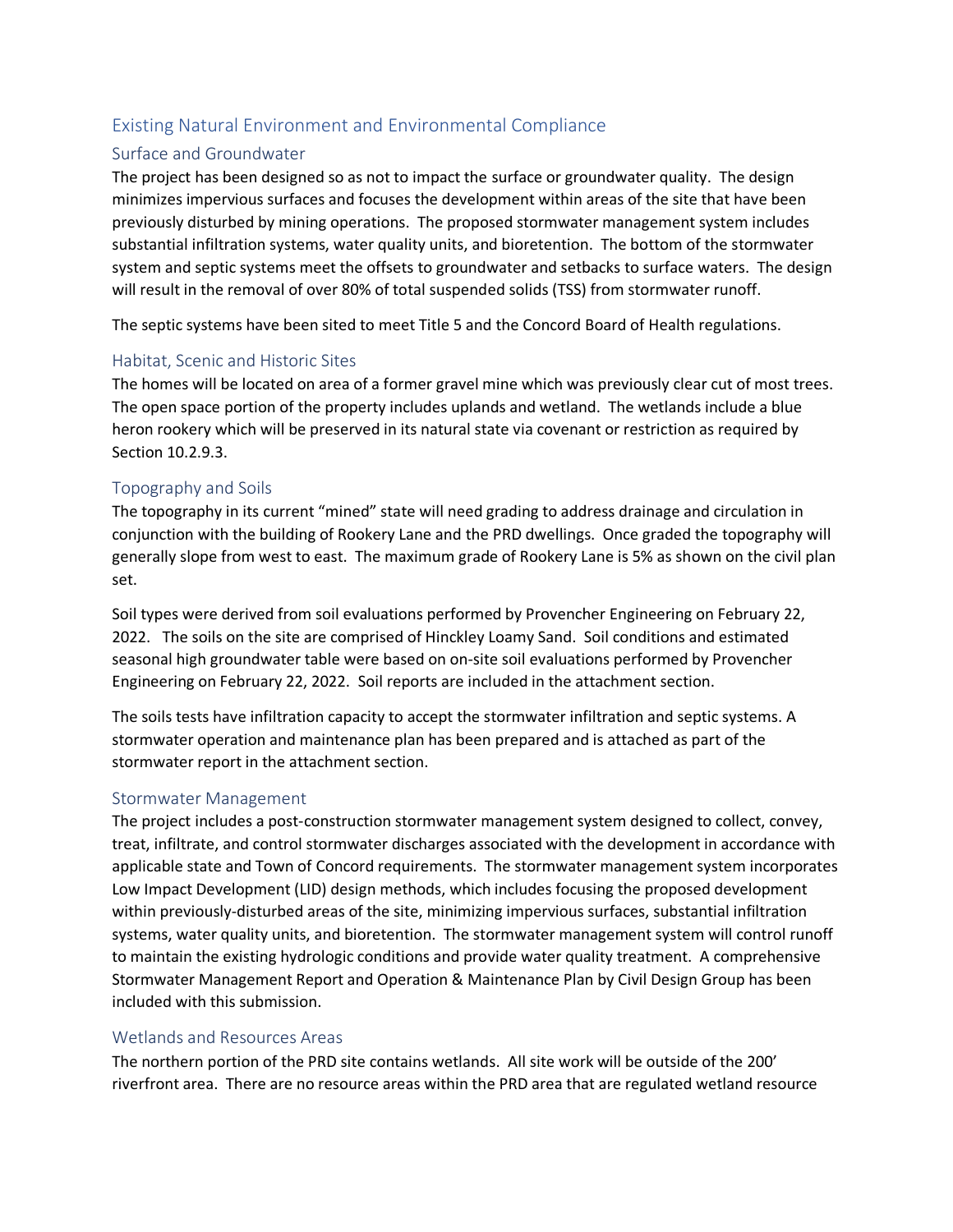areas under the Massachusetts Wetlands Protection Act or the Concord Wetlands Bylaw, however there is some work proposed within the buffer zone.

There is one off-site wetland crossing at adjacent to Fitchburg Turnpike which will require a Notice of Intent from both the Concord Natural Resources Commission and the Sudbury Conservation Commission to allow Concord Municipal Light and Power conduit to be installed.

### <span id="page-18-0"></span>Traffic and Municipal Impact

The following sections will provide a summary of the impact of the six homes on traffic, public services, municipal budget, natural and historic resources. The sections respond to the criteria noted in the Concord Subdivision Rules and Regulations, Section 5.4.2 (f), and (h) through ((k).

#### <span id="page-18-1"></span>Transportation/Traffic

The following table is a summary from MDM Transportation's traffic analysis which is included in the attachment section of this narrative.

| Peak Hours/Direction       | Rookery Lane (6 single family) |
|----------------------------|--------------------------------|
| Weekday morning peak hour: |                                |
| Entering                   | 1                              |
| Exiting                    | 3                              |
| Total                      |                                |
|                            |                                |
| Weekday evening peak hour: |                                |
| Entering                   |                                |
| Exiting                    | $\mathfrak{p}$                 |
| Total                      | 6                              |
|                            |                                |
| Weekday daily (24 hours)   | 58                             |
|                            |                                |

Concord Parcel (By Others): ITE LUC 210 – Single-Family Detached Housing applied to 6 units.

#### <span id="page-18-2"></span>Town Services

This PRD will have a small impact on Town services. The typical demographic for similar developments has been active singles and couples between the ages of 40 and 65. We are making an assumption that three of the homes will have one school age child and that each home will have two cars. There will be no impact on town sewer (septic system) or water (Sudbury Water District – see attachment). The following projection is a community impact table which represents the possible municipal impacts. The projection forecasts a net fiscal benefit of \$80,242.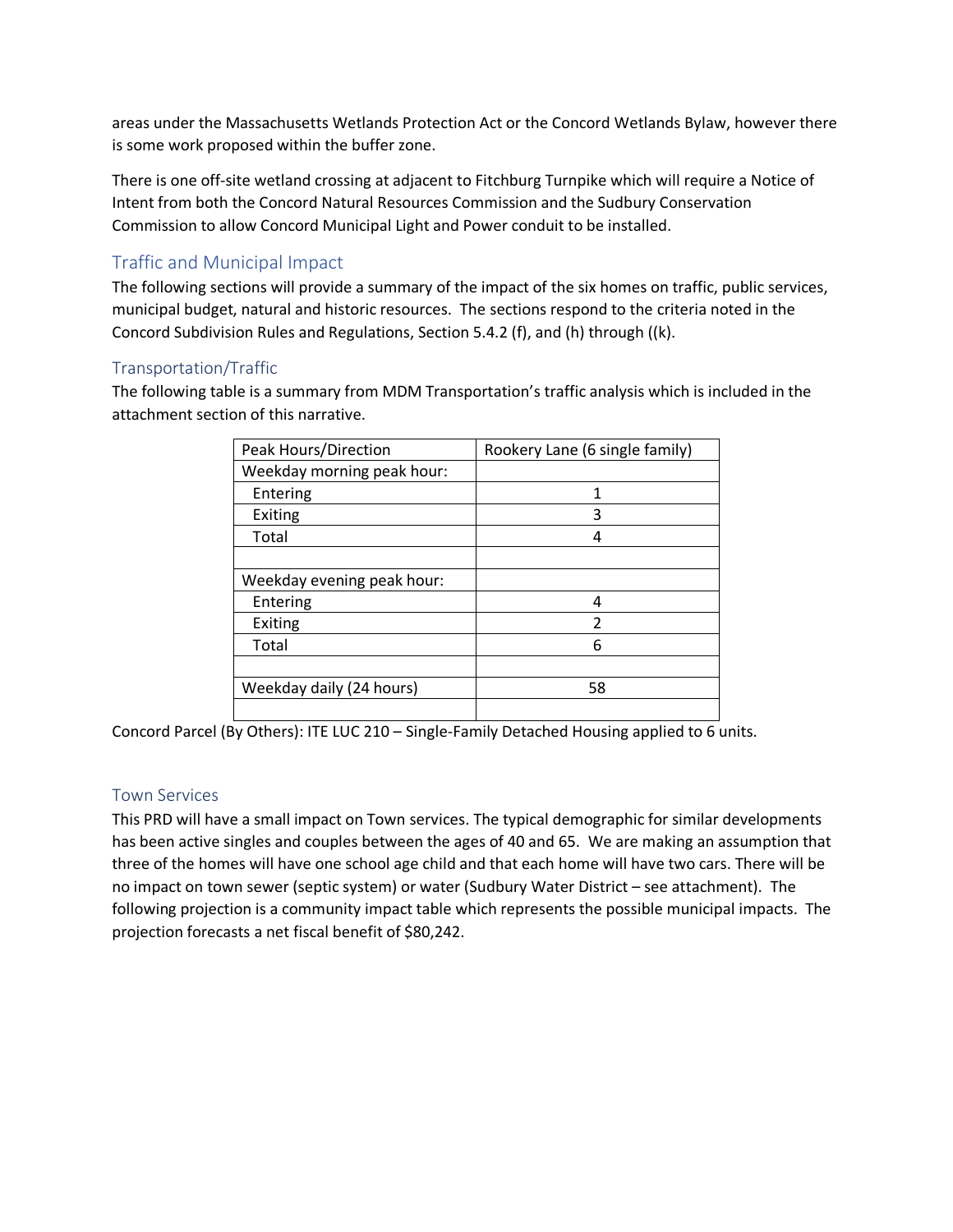|                                            | Assessed value Property Tax Excise Tax |         |        |         |       |                                                                              |     |                          |  |
|--------------------------------------------|----------------------------------------|---------|--------|---------|-------|------------------------------------------------------------------------------|-----|--------------------------|--|
| Home 1                                     | 1,000,000                              | 14,760  | 3,500  |         |       |                                                                              |     |                          |  |
| Home 2                                     | 1,000,000                              | 14,760  | 3,500  |         |       |                                                                              |     |                          |  |
| Home 3                                     | 2,000,000                              | 29,520  | 3,500  |         |       |                                                                              |     |                          |  |
| Home 4                                     | 2,000,000                              | 29,520  | 3,500  |         |       |                                                                              |     |                          |  |
| Home 5                                     | 2,000,000                              | 29,520  | 3,500  |         |       |                                                                              |     |                          |  |
| Home 6                                     | 2,000,000                              | 29,520  | 3,500  |         |       |                                                                              |     |                          |  |
| Subtotal:                                  |                                        | 147,600 | 21,000 |         |       |                                                                              |     |                          |  |
| <b>Total Tax Revenue</b>                   |                                        |         |        | 168,600 |       |                                                                              |     |                          |  |
|                                            |                                        |         |        |         |       |                                                                              |     |                          |  |
|                                            |                                        |         |        |         |       |                                                                              |     |                          |  |
| 2021 budget                                |                                        |         |        |         |       |                                                                              |     |                          |  |
| Gen Gov. Planning                          |                                        | Finance |        |         |       | Human Services Public Safey Public Works Human Services Unclassified Schools |     |                          |  |
| 482                                        | 201                                    | 257     | 383    | 1,159   | 595   | 383                                                                          | 88  | $\overline{\phantom{0}}$ |  |
| 482                                        | 201                                    | 257     | 383    | 1,159   | 595   | 383                                                                          | 88  |                          |  |
| 482                                        | 201                                    | 257     | 383    | 1,159   | 595   | 383                                                                          | 88  |                          |  |
| 723                                        | 301                                    | 385     | 575    | 1,738   | 893   | 575                                                                          | 131 | 20,584                   |  |
| 723                                        | 301                                    | 385     | 575    | 1,738   | 893   | 575                                                                          | 131 | 20,584                   |  |
| 723                                        | 301                                    | 385     | 575    | 1,738   | 893   | 575                                                                          | 131 | 20,584                   |  |
| 3,613                                      | 1,507                                  | 1,925   | 2,874  | 8,691   | 4,464 | 2,874                                                                        | 657 | 61,752                   |  |
| Municipal services total:                  |                                        |         |        |         |       |                                                                              |     | 88,358                   |  |
| Assumes 18,500 population                  |                                        |         |        |         |       |                                                                              |     |                          |  |
| Assumes 1 school age child for three homes |                                        |         |        |         |       |                                                                              |     |                          |  |
| Assumes 2 resiendts for homes 1-3          |                                        |         |        |         |       |                                                                              |     |                          |  |
| Assumes 3 residents for homes 4-6          |                                        |         |        |         |       |                                                                              |     |                          |  |

#### <span id="page-19-0"></span>Economy

The six new homes will generate real estate and excise taxes for the Town. Residents will patronize the merchants close to their home at four corners and Verrill Farms generating new business.

#### <span id="page-19-1"></span>Sight Distance

As documented in the Cold Brook Crossing TIAS, access serving the subject project along Route 117 in Sudbury will meet all applicable safety requirements for sight lines and will provide adequate capacity to accommodate projected buildout of the combined residential developments with no consequential impact to area roadways.

#### <span id="page-19-2"></span>Historic and Architectural Resources

The site is an abandoned gravel mine with no structures.

#### <span id="page-19-3"></span>Open Space and Natural Resources

The Envision Concord Bridge to 2030 Master Plan in its Open Space and Recreation Plan calls attention to community goals for open space protection. The PRD site plan will include more than nine acres of common open space that will provide protection of biodiversity, wildlife habitat and connectivity for wildlife movement, streams and connects directly with the White Pond preserve and abuts Town of Concord land utilized for the White Pond Municipal wells.